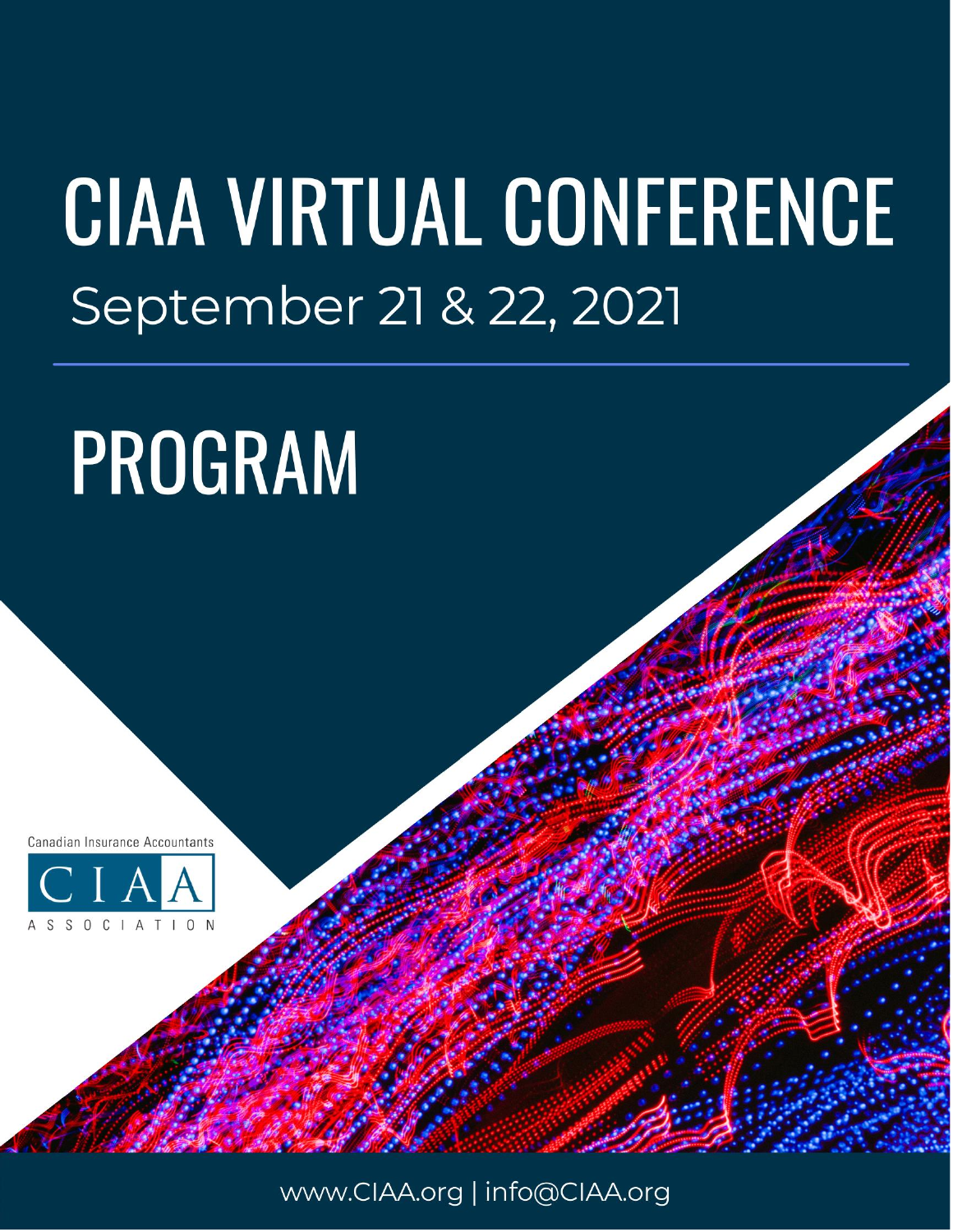### **CIAA 2021 VIRTUAL CONFERENCE SEPTEMBER 21 & 22**

PROGRAM AT A GLANCE | Eastern Daylight Time

*TENTISTICAL CONTRACTOR* 

#### TUESDAY, SEPTEMBER 21st

| $10.00 - 10.05$ | Opening Remarks by 2021 CIAA Conference Director<br><b>Patrick Espeut</b>                                                                                                                      |
|-----------------|------------------------------------------------------------------------------------------------------------------------------------------------------------------------------------------------|
| $10.05 - 10.20$ | <b>Annual General Meeting</b>                                                                                                                                                                  |
| $10.20 - 11.20$ | IBC Update / Industry Results / trends, Moderated by KPMG                                                                                                                                      |
|                 | Celyeste Power, Chief Strategy Officer, IBC<br>Chris Cornell, KPMG                                                                                                                             |
| $11.20 - 12.20$ | Regulatory Update, Presented by EY<br>Moderator Janice Deganis, EY<br>Speakers Katherine Macpherson, EY; Katerina Kindyni, EY                                                                  |
| $12.20 - 13.00$ | <b>LUNCH</b>                                                                                                                                                                                   |
| $13.00 - 14.15$ | CEO Panel Discussion, Presented by PwC<br>Moderator Akif Siddiqui, PWC<br>Speakers Jason Storah, Aviva; Silvy Wright, Northbridge<br>Jay Woo, CAA                                              |
| $14.15 - 15.15$ | Future of Home and Auto Insurance, Presented by Deloitte<br>Speakers David Kerr, Deloitte & Chris Duvinage, Deloitte                                                                           |
| $15.15 - 15.30$ | <b>BREAK</b>                                                                                                                                                                                   |
| $15.30 - 16.30$ | Future of Finance, presented by PwC<br>Speakers Kyle Snyder, PwC & Patrick Byrne, PwC                                                                                                          |
| $16.30 - 17.30$ | Reinsurance Update, Presented by AON<br>Moderator Matt Wolfe, AON<br>Speakers Paul Carragher, Hannover Re; Francois Dagneau, Arch Re;<br>Scott Paddington, Everest Re; Jason Arbuckle, Axis Re |

17.30 – 18.15 VIRTUAL YOGA + MEDITATION